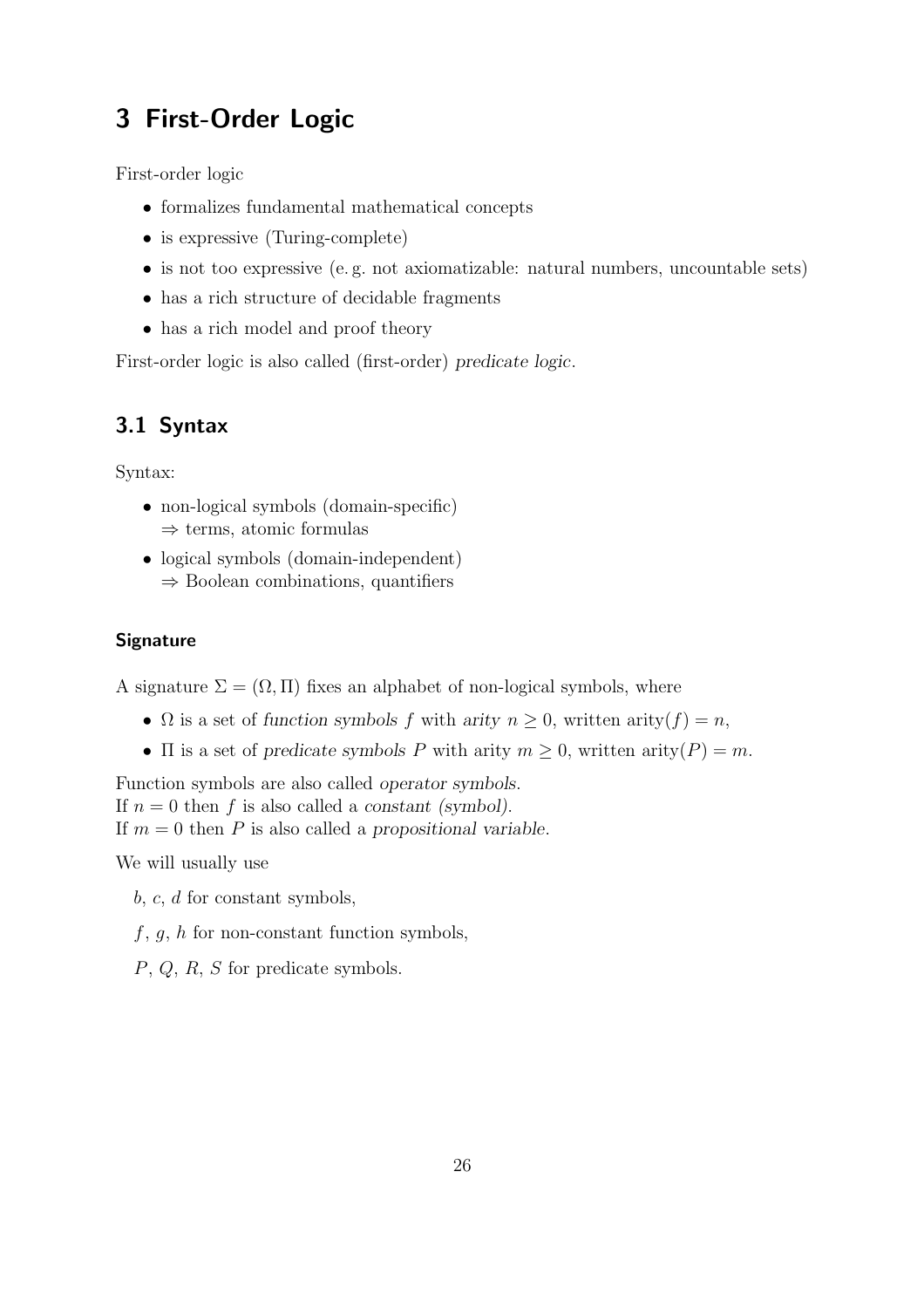Convention: We will usually write  $f/n \in \Omega$  instead of  $f \in \Omega$ , arity $(f) = n$  (analogously for predicate symbols).

Refined concept for practical applications:

*many-sorted* signatures (corresponds to simple type systems in programming languages); not so interesting from a logical point of view.

#### Variables

Predicate logic admits the formulation of abstract, schematic assertions. (Object) variables are the technical tool for schematization.

We assume that  $X$  is a given countably infinite set of symbols which we use to denote *variables*.

#### Context-Free Grammars

We define many of our notions on the bases of context-free grammars. Recall that a context-free grammar  $G = (N, T, P, S)$  consists of:

- a set of non-terminal symbols  $N$
- a set of terminal symbols  $T$
- a set P of rules  $A ::= w$  where  $A \in N$  and  $w \in (N \cup T)^*$
- a start symbol S where  $S \in N$

For rules  $A ::= w_1, A ::= w_2$  we write  $A ::= w_1 | w_2$ 

#### Terms

*Terms* over  $\Sigma$  and  $X$  ( $\Sigma$ -terms) are formed according to these syntactic rules:

 $s, t, u, v \quad ::= \quad x \qquad , \ x \in X \qquad \qquad \text{(variable)}$  $| f(s_1, ..., s_n) , f/n \in \Omega$  (functional term)

By  $T_{\Sigma}(X)$  we denote the set of  $\Sigma$ -terms (over X). A term not containing any variable is called a *ground term*. By  $T_{\Sigma}$  we denote the set of  $\Sigma$ -ground terms.

In other words, terms are formal expressions with well-balanced brackets which we may also view as marked, ordered trees. The markings are function symbols or variables. The nodes correspond to the *subterms* of the term. A node v that is marked with a function symbol  $f$  of arity  $n$  has exactly  $n$  subtrees representing the  $n$  immediate subterms of  $v$ .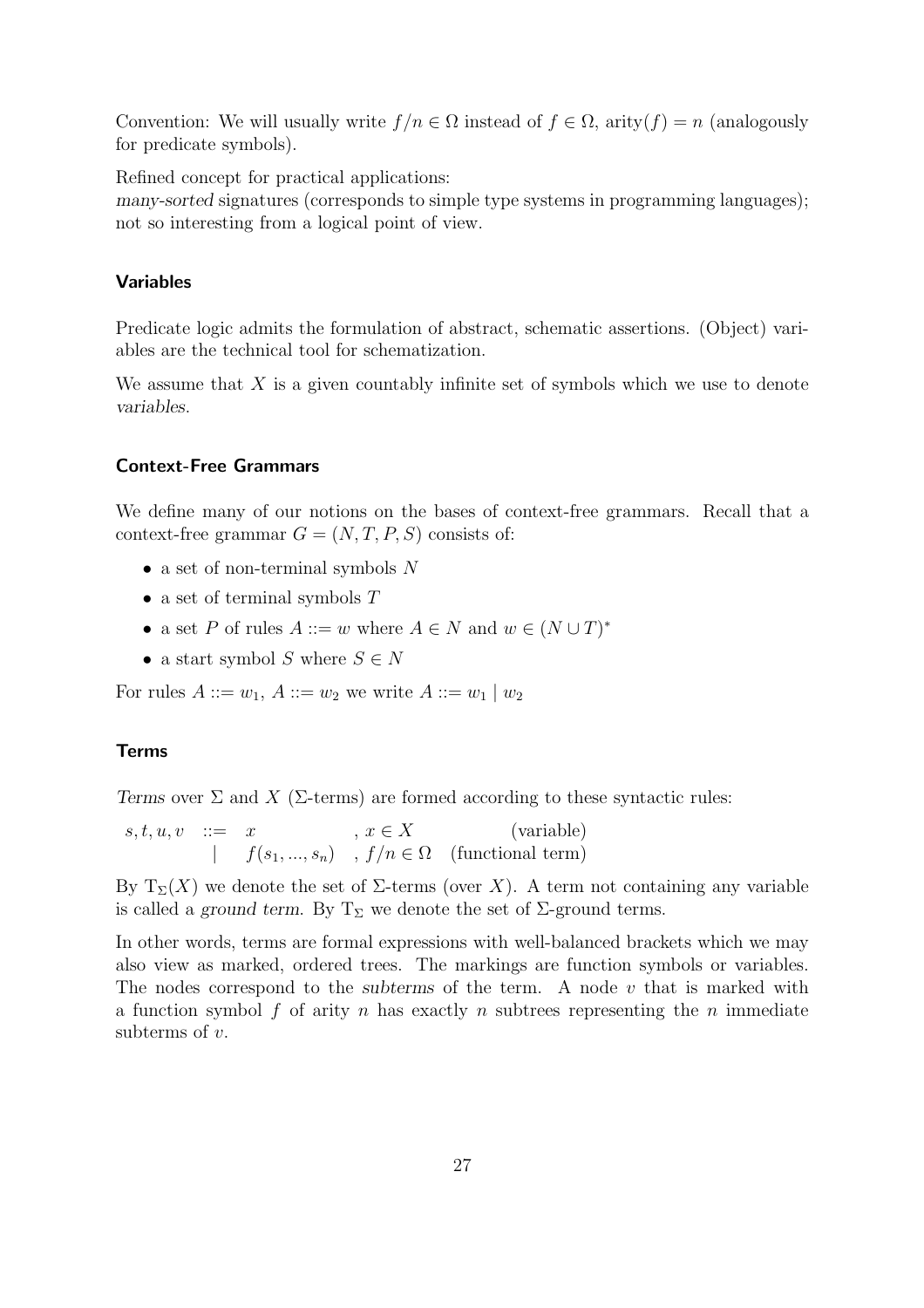#### Atoms

*Atoms* (also called atomic formulas) over  $\Sigma$  are formed according to this syntax:

$$
A, B ::= P(s_1, \dots, s_m) , P/m \in \Pi \quad \text{(non-equational atom)}
$$

$$
\begin{bmatrix} | & (s \approx t) \end{bmatrix} \quad \text{(equation)}
$$

Whenever we admit equations as atomic formulas we are in the realm of *first-order logic* with equality. Admitting equality does not really increase the expressiveness of firstorder logic, (cf. exercises). But deductive systems where equality is treated specifically are much more efficient.

#### Literals

L ::= 
$$
A
$$
 (positive literal)  
  $\qquad \qquad | \qquad \neg A$  (negative literal)

#### Clauses

$$
C, D \quad ::= \quad \perp \tag{empty clause} \\ | \quad L_1 \vee \ldots \vee L_k, \ \ k \ge 1 \quad \text{(non-empty clause)}
$$

## General First-Order Formulas

 $F_\Sigma(X)$  is the set of first-order formulas over  $\Sigma$  defined as follows:

| $F, G, H$ | ::=                     | $\bot$                       | (falsum) |
|-----------|-------------------------|------------------------------|----------|
|           | T                       | (verum)                      |          |
|           | $A$                     | (atomic formula)             |          |
|           | $(F \land G)$           | (conjunction)                |          |
|           | $(F \lor G)$            | (disjunction)                |          |
|           | $(F \rightarrow G)$     | (implication)                |          |
|           | $(F \leftrightarrow G)$ | (equivalence)                |          |
|           | $\forall xF$            | (universal quantification)   |          |
|           | $\exists xF$            | (existential quantification) |          |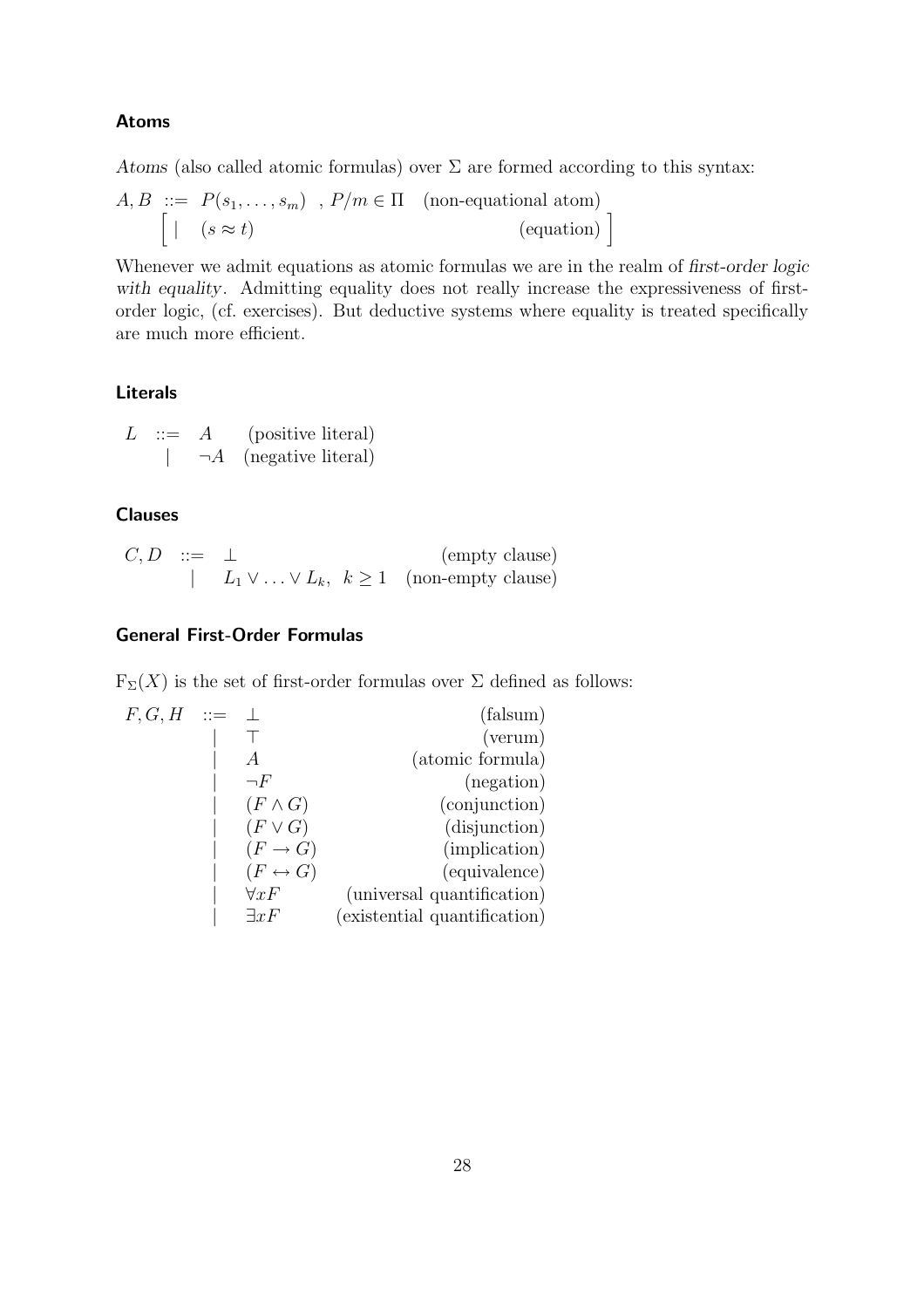#### Notational Conventions

We omit brackets according to the following rules:

- $Qx \geq_p \neg \Rightarrow_p \vee \Rightarrow_p \wedge \Rightarrow_p \rightarrow \Rightarrow_p \leftrightarrow$ (binding precedences)
- ∨ and ∧ are left-associative
- $\bullet \rightarrow \text{is right-associative}$

 $Qx_1, \ldots, x_n F$  abbreviates  $Qx_1 \ldots Qx_n F$ .

We use infix-, prefix-, postfix-, or mixfix-notation with the usual operator precedences.

Examples:

 $s + t * u$  for  $+(s, * (t, u))$  $s * u \leq t + v$  for  $\leq (* (s, u), +(t, v))$  $-s$  for  $-(s)$  $0 \quad \text{for} \quad 0()$ 

#### Example: Peano Arithmetic

 $\Sigma_{PA} = (\Omega_{PA}, \Pi_{PA})$  $\Omega_{PA} = \{0/0, +/2, *,/2, s/1\}$  $\Pi_{PA} = \{\leq/2, \langle/2\rangle\}$ +, \*, <, ≤ infix; \* ><sub>p</sub> + ><sub>p</sub> < ><sub>p</sub> ≤

Examples of formulas over this signature are:

 $\forall x, y(x \leq y \leftrightarrow \exists z(x + z \approx y))$  $\exists x \forall y (x + y \approx y)$  $\forall x, y(x * s(y) \approx x * y + x)$  $\forall x, y(s(x) \approx s(y) \rightarrow x \approx y)$  $\forall x \exists y (x \leq y \land \neg \exists z (x \leq z \land z \leq y))$ 

#### Remarks About the Example

We observe that the symbols  $\leq, \leq, 0, s$  are redundant as they can be defined in firstorder logic with equality just with the help of +. The first formula defines  $\leq$ , while the second defines zero. The last formula, respectively, defines s.

Eliminating the existential quantifiers by Skolemization (cf. below) reintroduces the "redundant" symbols.

Consequently there is a *trade-off* between the complexity of the quantification structure and the complexity of the signature.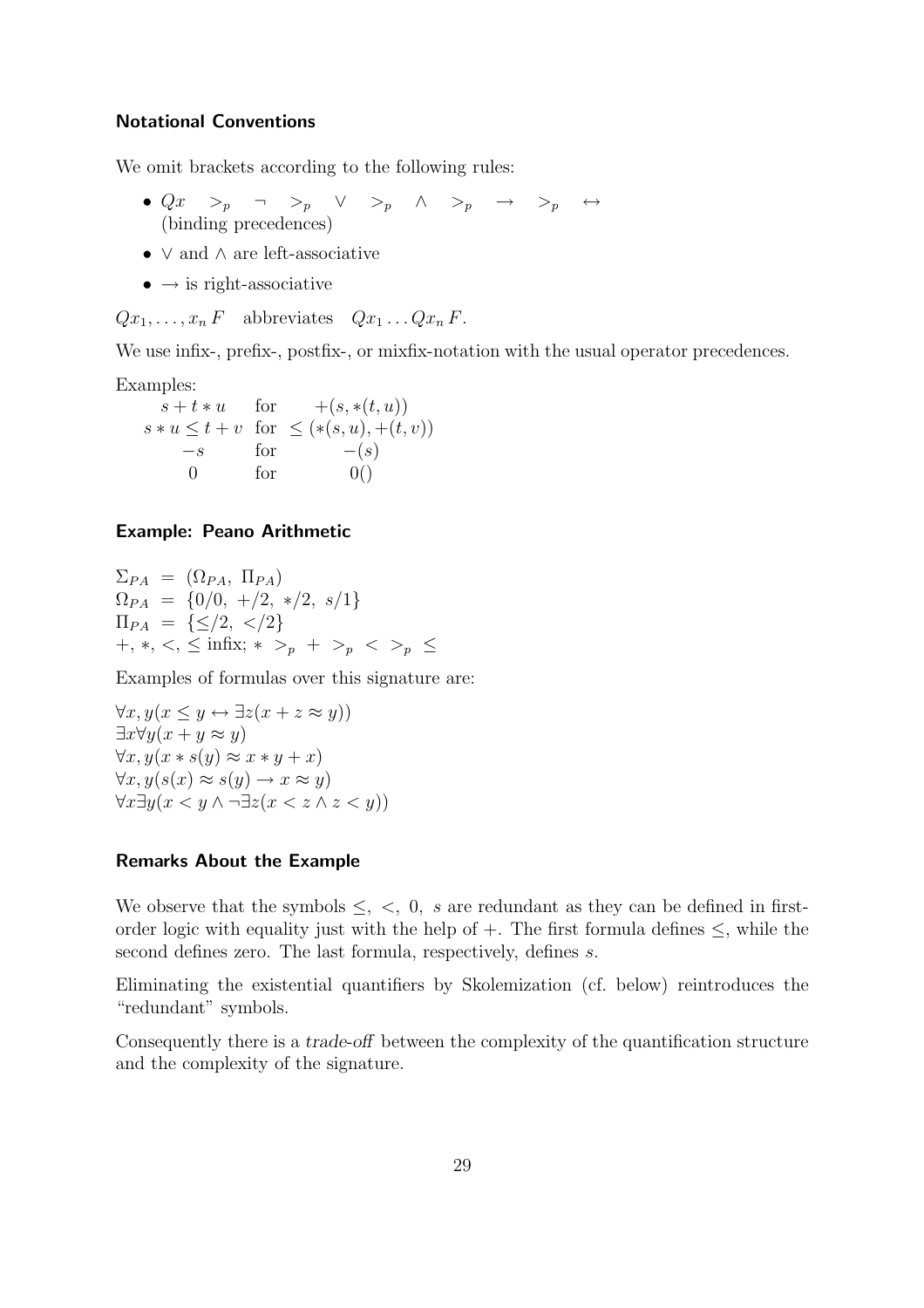#### Positions in Terms and Formulas

*Positions* of a term s (formula F):

 $pos(x) = {\varepsilon},$  $pos(f(s_1,...,s_n)) = \{\varepsilon\} \cup \bigcup_{i=1}^n \{\, ip \mid p \in pos(s_i)\,\}.$  $pos(\forall x F) = \{\varepsilon\} \cup \{ 1p \mid p \in pos(F) \}$ Analogously for all other formulas.

*Prefix order* for  $p, q \in \text{pos}(s)$ :

p above q:  $p \leq q$  if  $pp' = q$  for some  $p'$ , p strictly above q:  $p < q$  if  $p \le q$  and not  $q \le p$ , p and q parallel: p || q if neither  $p \leq q$  nor  $q \leq p$ .

*Subterm* of  $s(F)$  at a position  $p \in \text{pos}(s)$ :

$$
s/\varepsilon = s,
$$
  
 
$$
f(s_1, \ldots, s_n)/ip = s_i/p.
$$

Analogously for formulas  $F/p$ .

*Replacement* of the subterm at position  $p \in \text{pos}(s)$  by t:

 $s[t]_{\varepsilon}=t,$  $f(s_1, \ldots, s_n)[t]_{ip} = f(s_1, \ldots, s_i[t]_p, \ldots, s_n).$ 

Analogously for formulas  $F[G]_p$ ,  $F[t]_p$ .

*Size* of a term s:

 $|s|$  = cardinality of pos(s).

#### Bound and Free Variables

In  $QxF$ ,  $Q \in {\exists, \forall}$ , we call F the *scope* of the quantifier  $Qx$ . An *occurrence* of a variable x is called *bound*, if it is inside the scope of a quantifier Qx. Any other occurrence of a variable is called *free*.

Formulas without free variables are also called *closed formulas* or *sentential forms*.

Formulas without variables are called *ground*.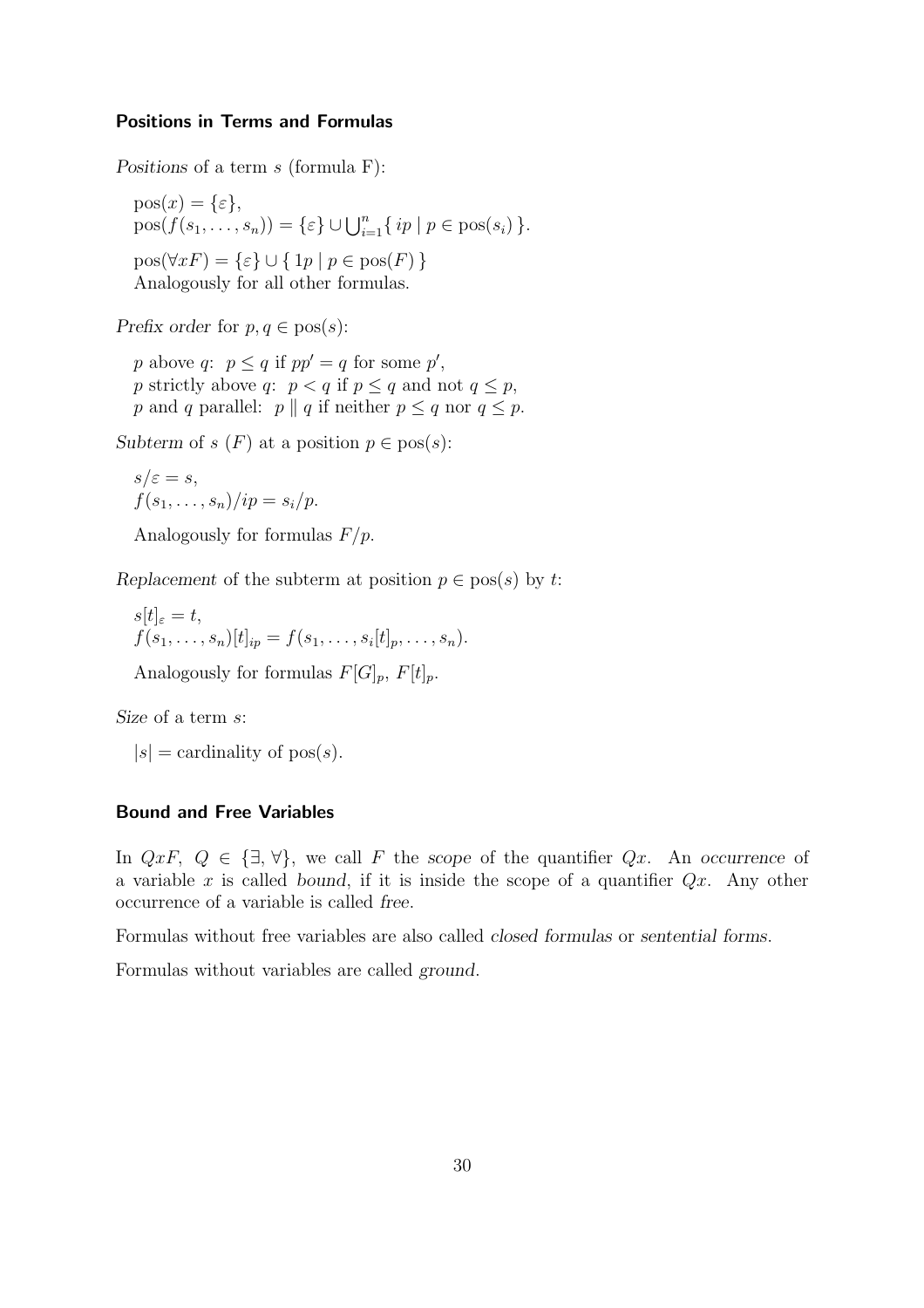Example:

$$
\begin{array}{c}\n\text{scope} \\
\hline\n\forall y \quad (\forall x \quad P(x) \quad \rightarrow \quad Q(x, y))\n\end{array}
$$

The occurrence of  $y$  is bound, as is the first occurrence of  $x$ . The second occurrence of  $x$  is a free occurrence.

#### Substitutions

Substitution is a fundamental operation on terms and formulas that occurs in all inference systems for first-order logic.

In general, *substitutions* are mappings

 $\sigma: X \to T_{\Sigma}(X)$ 

such that the *domain* of  $\sigma$ , that is, the set

$$
dom(\sigma) = \{ x \in X \mid \sigma(x) \neq x \},\
$$

is finite. The set of variables *introduced* by  $\sigma$ , that is, the set of variables occurring in one of the terms  $\sigma(x)$ , with  $x \in dom(\sigma)$ , is denoted by  $codom(\sigma)$ .

Substitutions are often written as  $\{x_1 \mapsto s_1, \ldots, x_n \mapsto s_n\}$ , with  $x_i$  pairwise distinct, and then denote the mapping

$$
\{x_1 \mapsto s_1, \dots, x_n \mapsto s_n\}(y) = \begin{cases} s_i, & \text{if } y = x_i \\ y, & \text{otherwise} \end{cases}
$$

We also write  $x\sigma$  for  $\sigma(x)$ .

The *modification* of a substitution  $\sigma$  at x is defined as follows:

$$
\sigma[x \mapsto t](y) = \begin{cases} t, & \text{if } y = x \\ \sigma(y), & \text{otherwise} \end{cases}
$$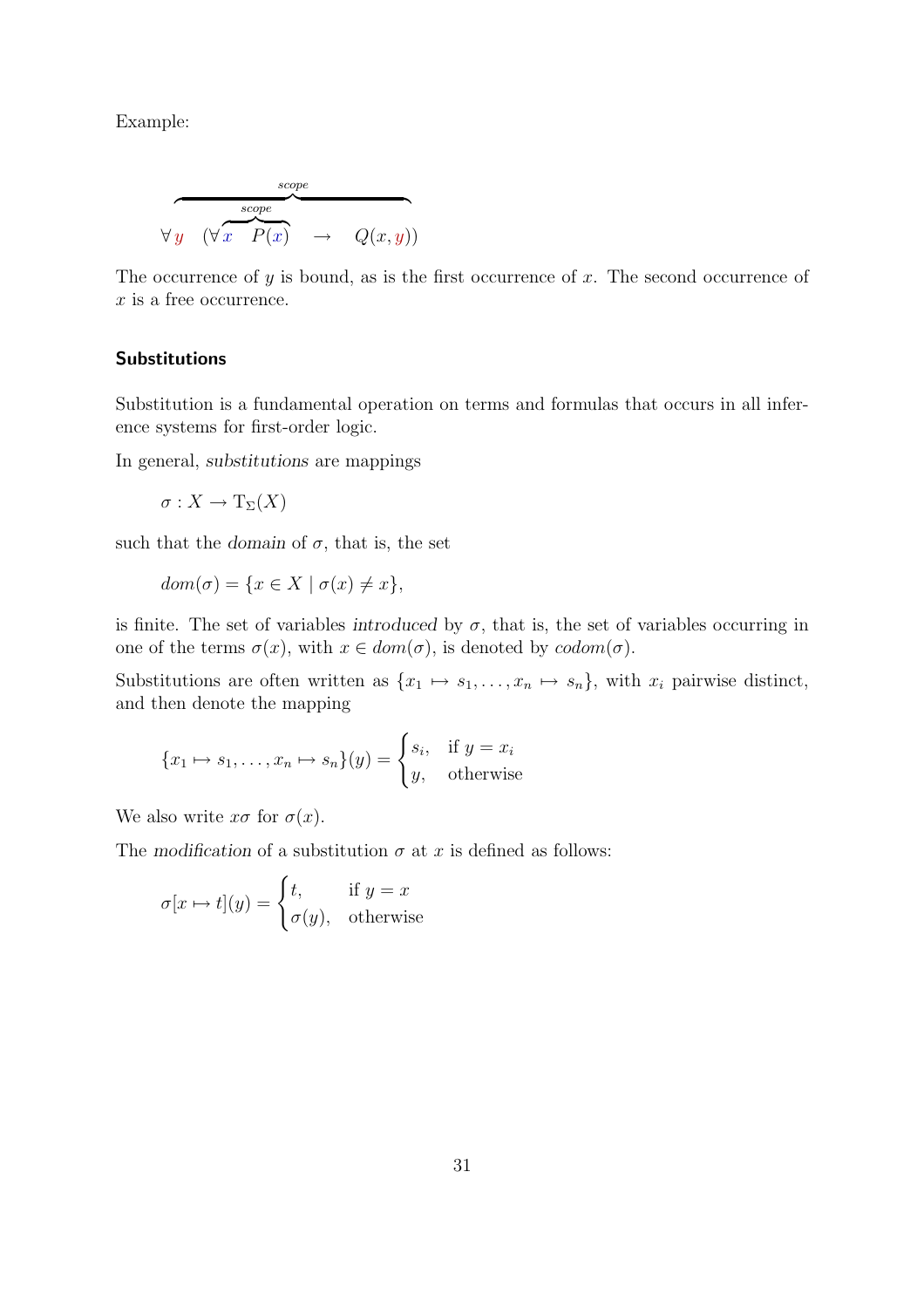#### Why Substitution is Complicated

We define the application of a substitution  $\sigma$  to a term t or formula F by structural induction over the syntactic structure of  $t$  or  $F$  by the equations depicted on the next page.

In the presence of quantification it is surprisingly complex: We need to make sure that the (free) variables in the codomain of  $\sigma$  are not *captured* upon placing them into the scope of a quantifier  $Qy$ , hence the bound variable must be renamed into a "fresh", that is, previously unused, variable z.

Why this definition of substitution is well-defined will be discussed below.

#### Application of a Substitution

*"Homomorphic" extension* of  $\sigma$  to terms and formulas:

$$
f(s_1, \ldots, s_n)\sigma = f(s_1\sigma, \ldots, s_n\sigma)
$$
  
\n
$$
\bot \sigma = \bot
$$
  
\n
$$
\top \sigma = \top
$$
  
\n
$$
P(s_1, \ldots, s_n)\sigma = P(s_1\sigma, \ldots, s_n\sigma)
$$
  
\n
$$
(u \approx v)\sigma = (u\sigma \approx v\sigma)
$$
  
\n
$$
\neg F\sigma = \neg(F\sigma)
$$
  
\n
$$
(F\rho G)\sigma = (F\sigma \rho G\sigma) ; \text{ for each binary connective } \rho
$$
  
\n
$$
(Qx F)\sigma = Qz (F \sigma[x \mapsto z]) ; \text{ with } z \text{ a fresh variable}
$$

#### Structural Induction

**Proposition 3.1** *Let*  $G = (N, T, P, S)$  *be a context-free grammar (possibly infinite)* and let q be a property of  $T^*$  (the words over the alphabet  $T$  of terminal symbols of  $G$ ).

q holds for all words  $w \in L(G)$ , whenever one can prove the following two properties:

- *1. (*base cases*)*  $q(w')$  holds for each  $w' \in T^*$  such that  $X ::= w'$  is a rule in  $P$ .
- *2. (*step cases*) If*  $X := w_0 X_0 w_1 ... w_n X_n w_{n+1}$  *is in P with*  $X_i \in N$ *,*  $w_i \in T^*$ *,*  $n \ge 0$ *, then for all*  $w'_i \in L(G, X_i)$ , whenever  $q(w'_i)$  $a'_i$ ) holds for  $0 \le i \le n$ , then also  $q(w_0w'_0w_1 \dots w_nw'_nw_{n+1})$ *holds.*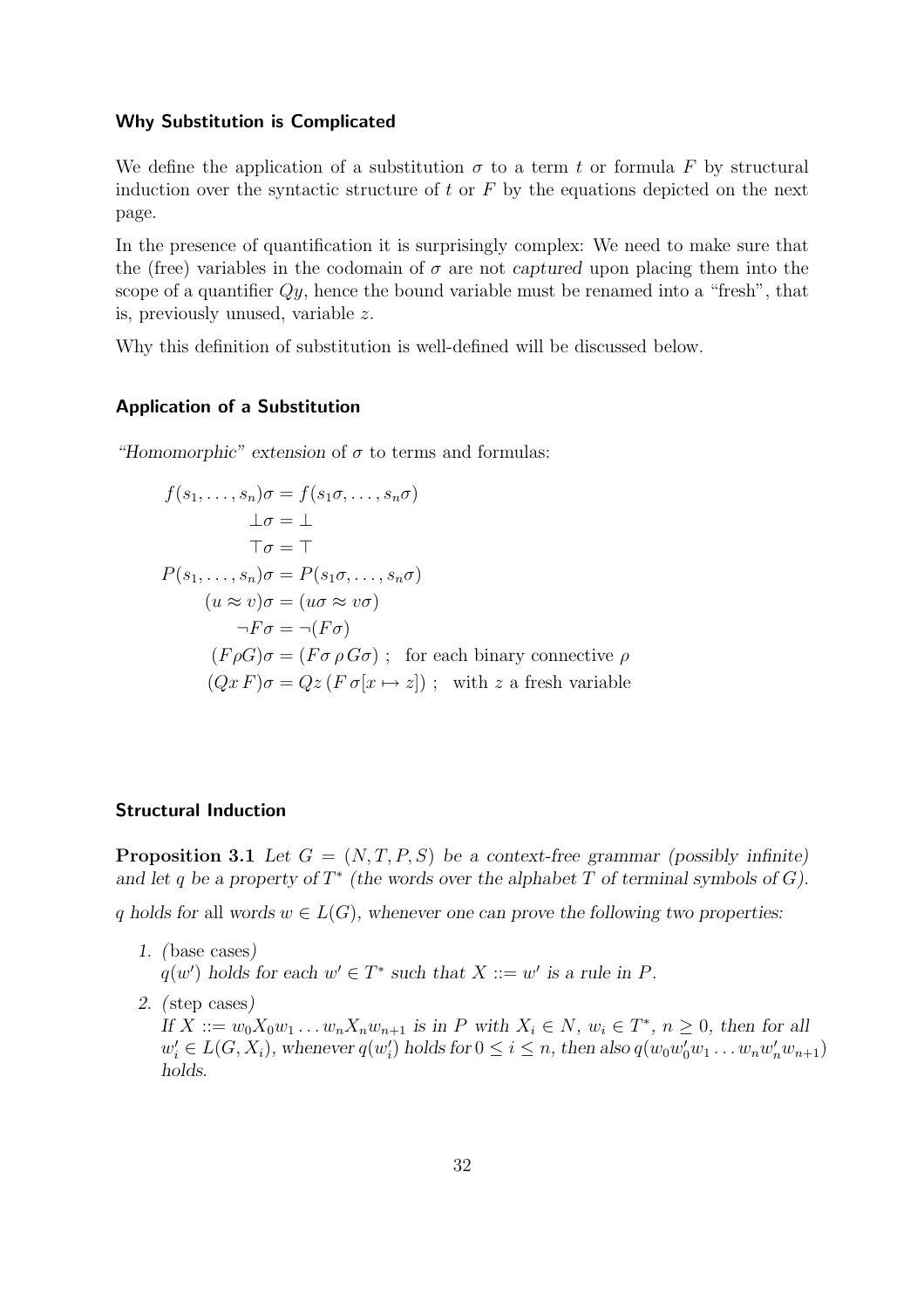*Here*  $L(G, X_i) \subseteq T^*$  *denotes the language generated by the grammar G from the non*terminal  $X_i$ .

#### Structural Recursion

**Proposition 3.2** Let  $G = (N, T, P, S)$  be a unambiguous *(why?)* context-free gram*mar. A function* f *is well-defined on* L(G) *(that is, unambiguously defined) whenever these 2 properties are satisfied:*

- *1. (base cases)* f is well-defined on the words  $w' \in T^*$  for each rule  $X ::= w'$  in  $P$ .
- *2. (step cases) If*  $X := w_0 X_0 w_1 ... w_n X_n w_{n+1}$  *is a rule in P then*  $f(w_0 w'_0 w_1 ... w_n w'_n w_{n+1})$  *is* well-defined, assuming that each of the  $f(w_i)$ i ) *is well-defined.*

#### Substitution Revisited

*Q:* Does Proposition 3.2 justify that our homomorphic extension

$$
apply: \mathcal{F}_{\Sigma}(X) \times (X \to \mathcal{T}_{\Sigma}(X)) \to \mathcal{F}_{\Sigma}(X),
$$

with  $apply(F, \sigma)$  denoted by  $F\sigma$ , of a substitution is well-defined?

*A:* We have two problems here. One is that *"fresh"* is (deliberately) left unspecified. That can be easily fixed by adding an extra variable counter argument to the apply function.

The second problem is that Proposition 3.2 applies to unary functions only. The standard solution to this problem is to curryfy, that is, to consider the binary function as a unary function producing a unary (residual) function as a result:

$$
apply: \mathcal{F}_{\Sigma}(X) \rightarrow ((X \to \mathcal{T}_{\Sigma}(X)) \to \mathcal{F}_{\Sigma}(X))
$$

where we have denoted  $(\alpha pply(F))(\sigma)$  as  $F\sigma$ .

## 3.2 Semantics

To give semantics to a logical system means to define a notion of truth for the formulas. The concept of truth that we will now define for first-order logic goes back to Tarski.

As in the propositional case, we use a two-valued logic with truth values "true" and "false" denoted by 1 and 0, respectively.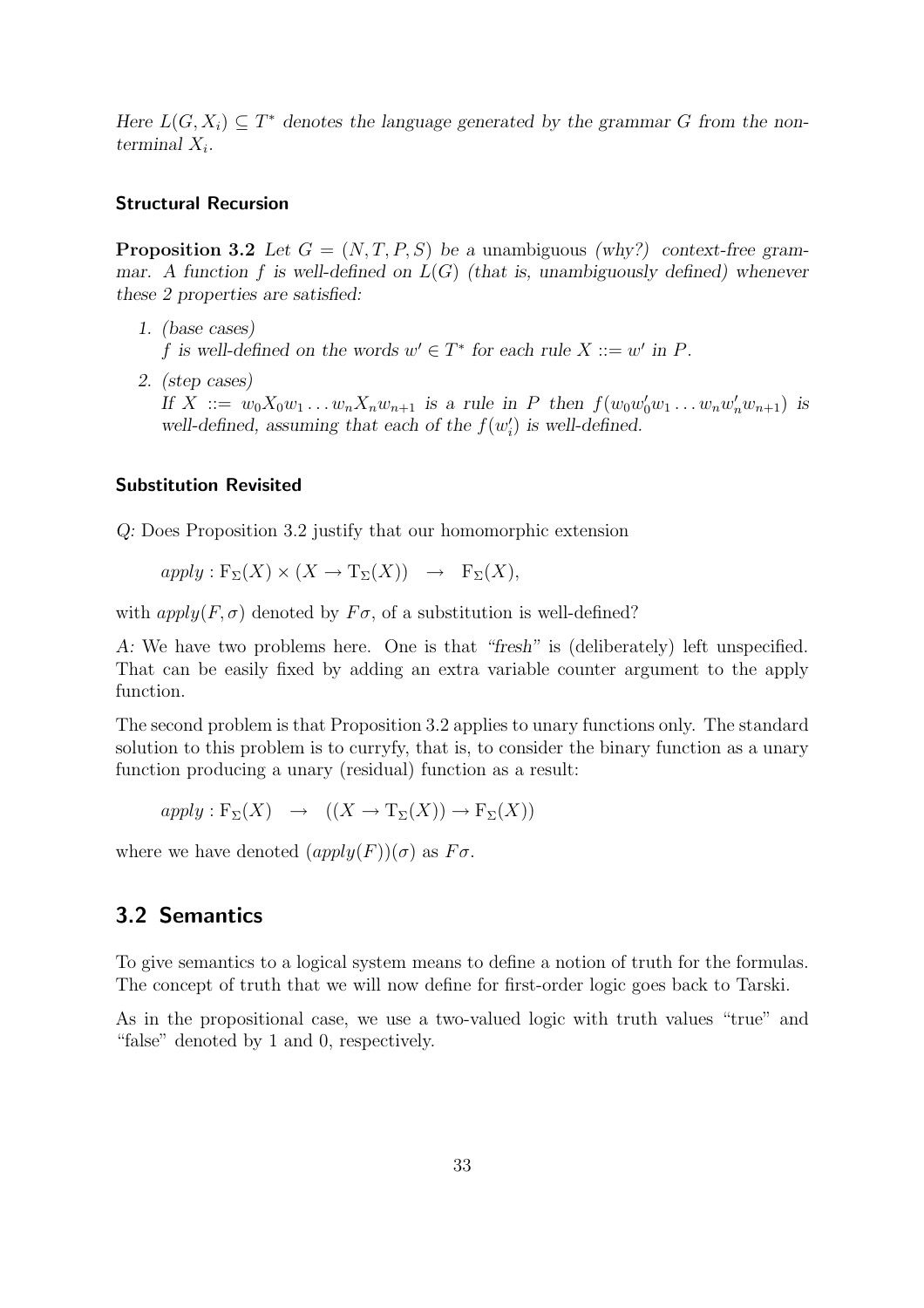#### **Structures**

A Σ*-algebra* (also called Σ-interpretation or Σ-structure) is a triple

$$
\mathcal{A} = (U_{\mathcal{A}}, (f_{\mathcal{A}} : U_{\mathcal{A}}^{n} \to U_{\mathcal{A}})_{f/n \in \Omega}, (P_{\mathcal{A}} \subseteq U_{\mathcal{A}}^{m})_{P/m \in \Pi})
$$

where  $U_A \neq \emptyset$  is a set, called the *universe* of A.

By Σ*-Alg* we denote the class of all Σ-algebras.

#### **Assignments**

A variable has no intrinsic meaning. The meaning of a variable has to be defined externally (explicitly or implicitly in a given context) by an assignment.

A *(variable) assignment*, also called a *valuation* (over a given Σ-algebra A), is a map  $\beta: X \to U_{\mathcal{A}}.$ 

Variable assignments are the semantic counterparts of substitutions.

#### Value of a Term in  $A$  with Respect to  $\beta$

By structural induction we define

$$
\mathcal{A}(\beta):{\rm T}_{\Sigma}(X)\to U_{\mathcal{A}}
$$

as follows:

$$
\mathcal{A}(\beta)(x) = \beta(x), \qquad x \in X
$$

$$
\mathcal{A}(\beta)(f(s_1, \dots, s_n)) = f_{\mathcal{A}}(\mathcal{A}(\beta)(s_1), \dots, \mathcal{A}(\beta)(s_n)), \quad f/n \in \Omega
$$

In the scope of a quantifier we need to evaluate terms with respect to modified assignments. To that end, let  $\beta[x \mapsto a] : X \to U_{\mathcal{A}}$ , for  $x \in X$  and  $a \in \mathcal{A}$ , denote the assignment

$$
\beta[x \mapsto a](y) = \begin{cases} a & \text{if } x = y \\ \beta(y) & \text{otherwise} \end{cases}
$$